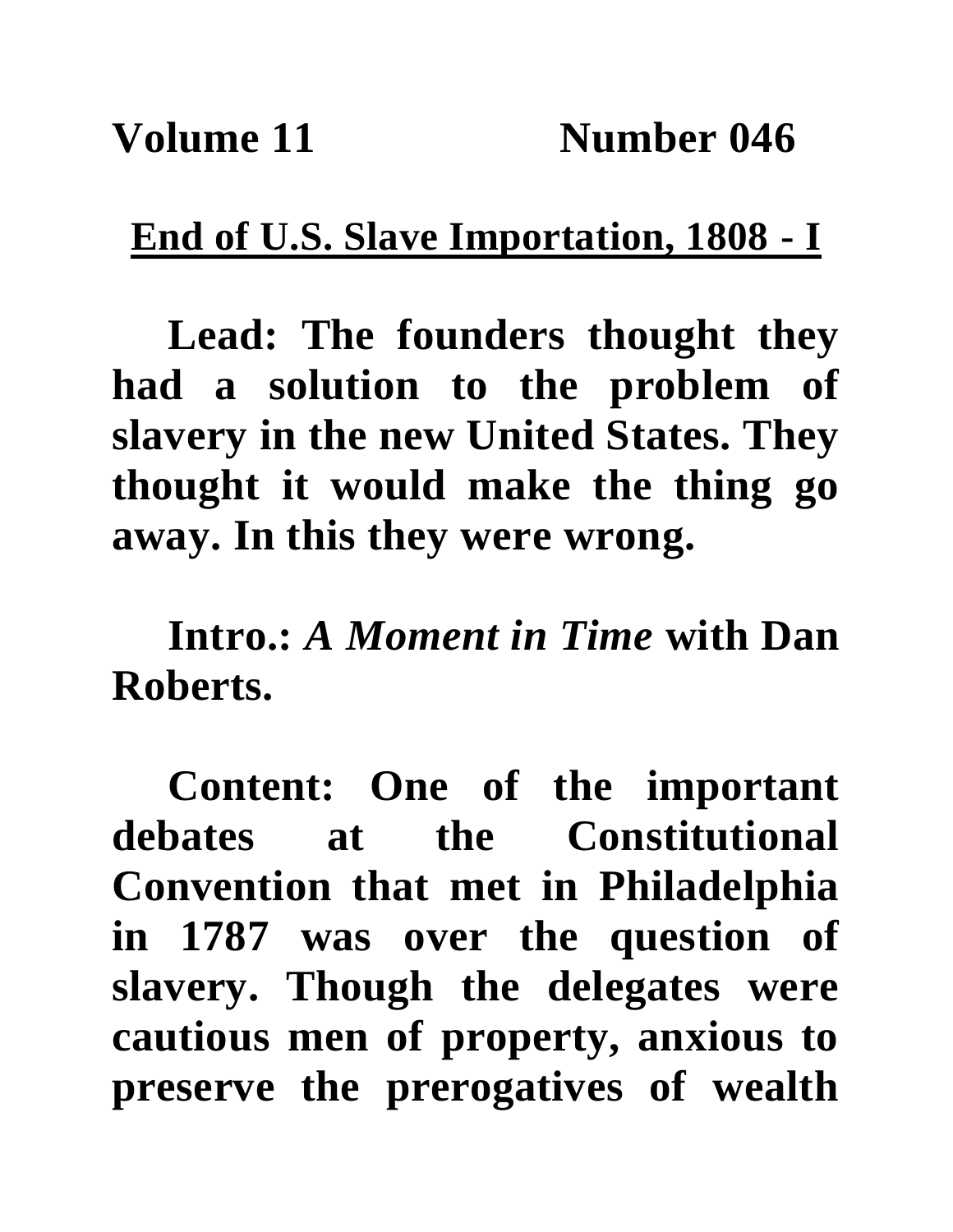**and status, many were disturbed about the institution of slavery. It was seen to do violence to the egalitarian principles on which the American Revolution had been fought, detrimental to the character of slave and slave-holder alike, a social and practical danger to society as a whole, and was at that time correctly thought to be economically inefficient.**

**Colonel George Mason of Virginia spoke for the slave skeptics when he called the slave trade an infernal traffic maintained in the colonies by a greedy British establishment before the war and continued as moral corruption after the war. He worried that slaves could become pawns in the hands of invading powers and was**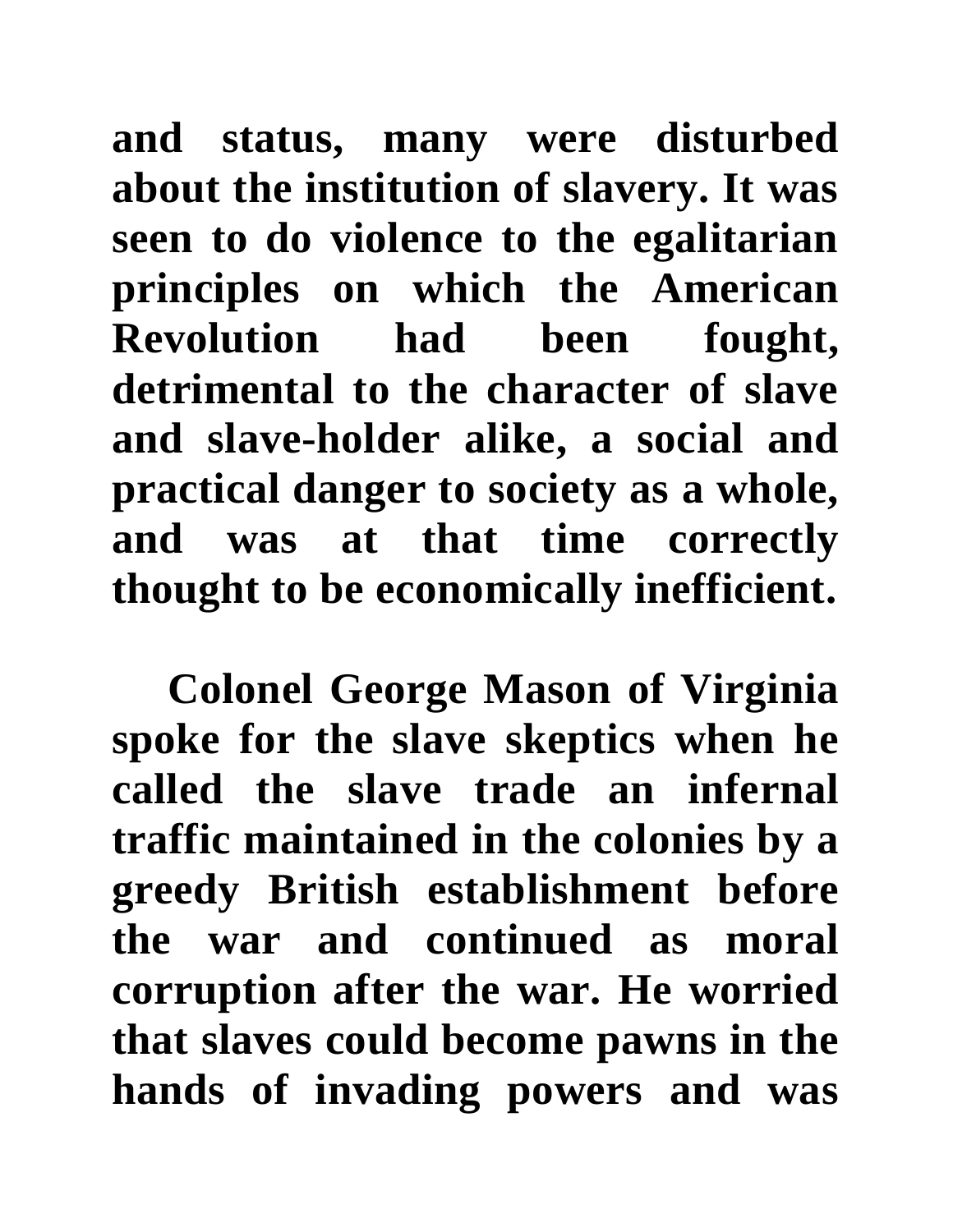**convinced that every slave-holder was born a petty tyrant who as a class were willing to bring the judgment of heaven down on the country for dubious economic gain. Virginia and Maryland, he said, had already ended the importation of slaves and the new Constitution should allow the General government to restrict the increase of slavery.**

**In response, Deep South delegates such as Rutledge and Pinkney warned that their state would not ratify the document if any restrictions on slavery were enacted. Many Southerners felt that slavery was on the wane and would eventually disappear. Next time: the fruitless compromise.**